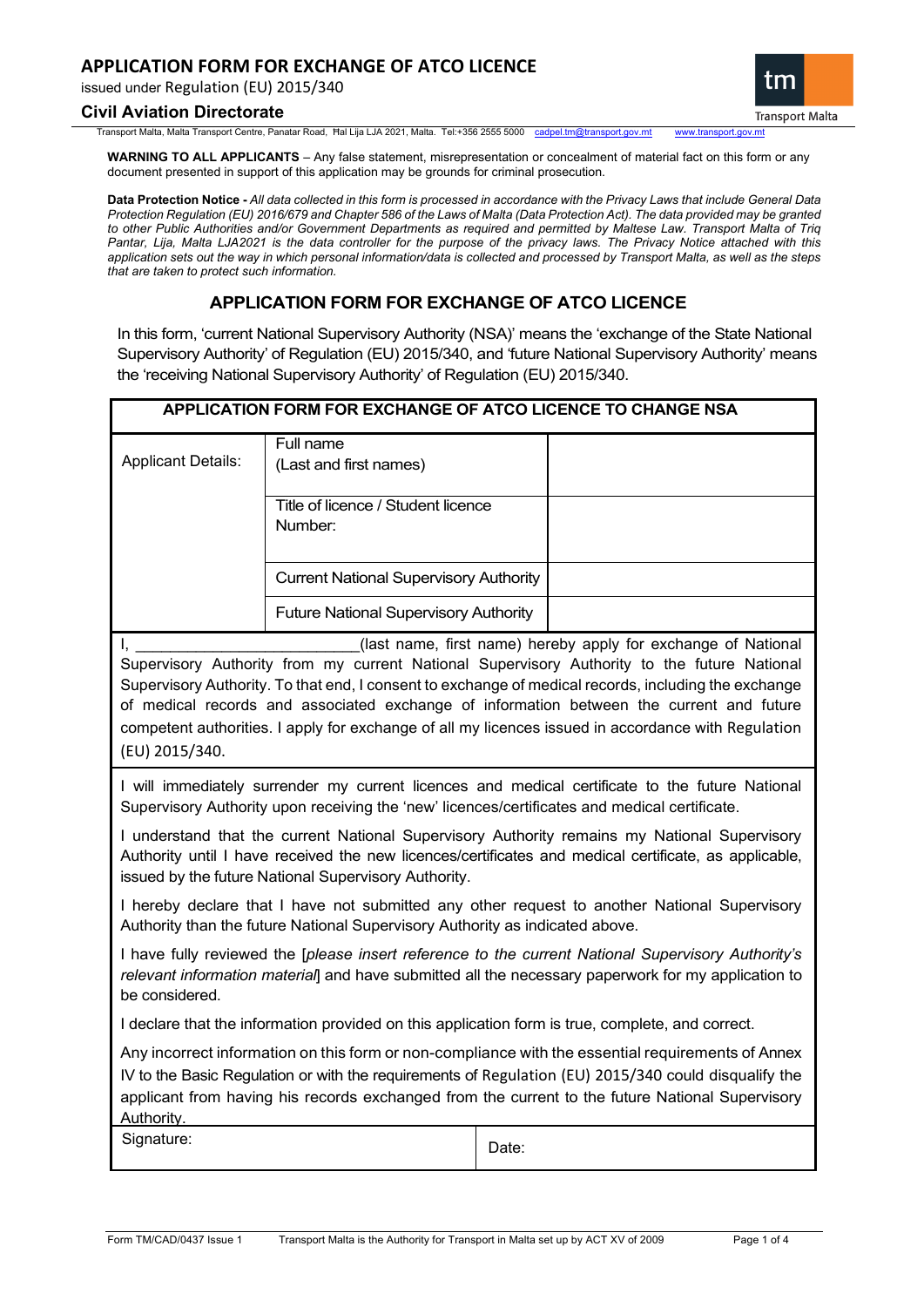# **APPLICATION FORM FOR EXCHANGE OF ATCO LICENCE**

issued under Regulation (EU) 2015/340

## **Civil Aviation Directorate**

**Transport Malta** 

tm

| PERSONAL DETAILS                                                                                                                          |                                                                                                               |                   |               |                                            |
|-------------------------------------------------------------------------------------------------------------------------------------------|---------------------------------------------------------------------------------------------------------------|-------------------|---------------|--------------------------------------------|
|                                                                                                                                           |                                                                                                               |                   |               |                                            |
|                                                                                                                                           |                                                                                                               |                   |               |                                            |
|                                                                                                                                           | Place and Country of Birth Countries and Country of Birth Countries and Countries and Countries and Countries |                   |               |                                            |
|                                                                                                                                           |                                                                                                               |                   |               |                                            |
|                                                                                                                                           |                                                                                                               |                   |               |                                            |
|                                                                                                                                           |                                                                                                               |                   |               |                                            |
|                                                                                                                                           |                                                                                                               |                   |               |                                            |
|                                                                                                                                           |                                                                                                               |                   |               |                                            |
|                                                                                                                                           |                                                                                                               |                   |               |                                            |
|                                                                                                                                           | <b>RATINGS AND ENDORSEMENTS HELD OR HAVE HELD</b>                                                             |                   |               |                                            |
|                                                                                                                                           | UNIT ENDORSMENT                                                                                               | <b>ISSUE DATE</b> | <b>EXPIRY</b> |                                            |
|                                                                                                                                           |                                                                                                               |                   |               |                                            |
|                                                                                                                                           |                                                                                                               |                   |               |                                            |
|                                                                                                                                           |                                                                                                               |                   |               |                                            |
|                                                                                                                                           |                                                                                                               |                   |               |                                            |
|                                                                                                                                           |                                                                                                               |                   |               |                                            |
|                                                                                                                                           |                                                                                                               |                   |               |                                            |
|                                                                                                                                           |                                                                                                               |                   |               |                                            |
| <b>RATINGS HELD</b><br><b>ADV</b><br><b>ADI</b><br><b>APP</b><br><b>APS</b><br><b>ACS</b><br><b>ACP</b><br><b>OJTI / STDI</b><br>Assessor |                                                                                                               |                   |               | <b>OFFICE</b><br><b>USE</b><br><b>ONLY</b> |

# **DOCUMENTS REQUIRED**

Malta ID card [or passport if applicant does not hold a Malta ID card]

Part-ATCO licence

Part-MED Medical Certificate

Copies are acceptable but originals have to be submitted before the licence is issued. The original licence will be sent to its state of licence issue (SOLI). When completed send this form together with all the required documents detailed above and the fee for licence issue to:

> Transport Malta-Civil Aviation Directorate, Malta Transport Centre, Pantar Road, Lija LJA 2021 Malta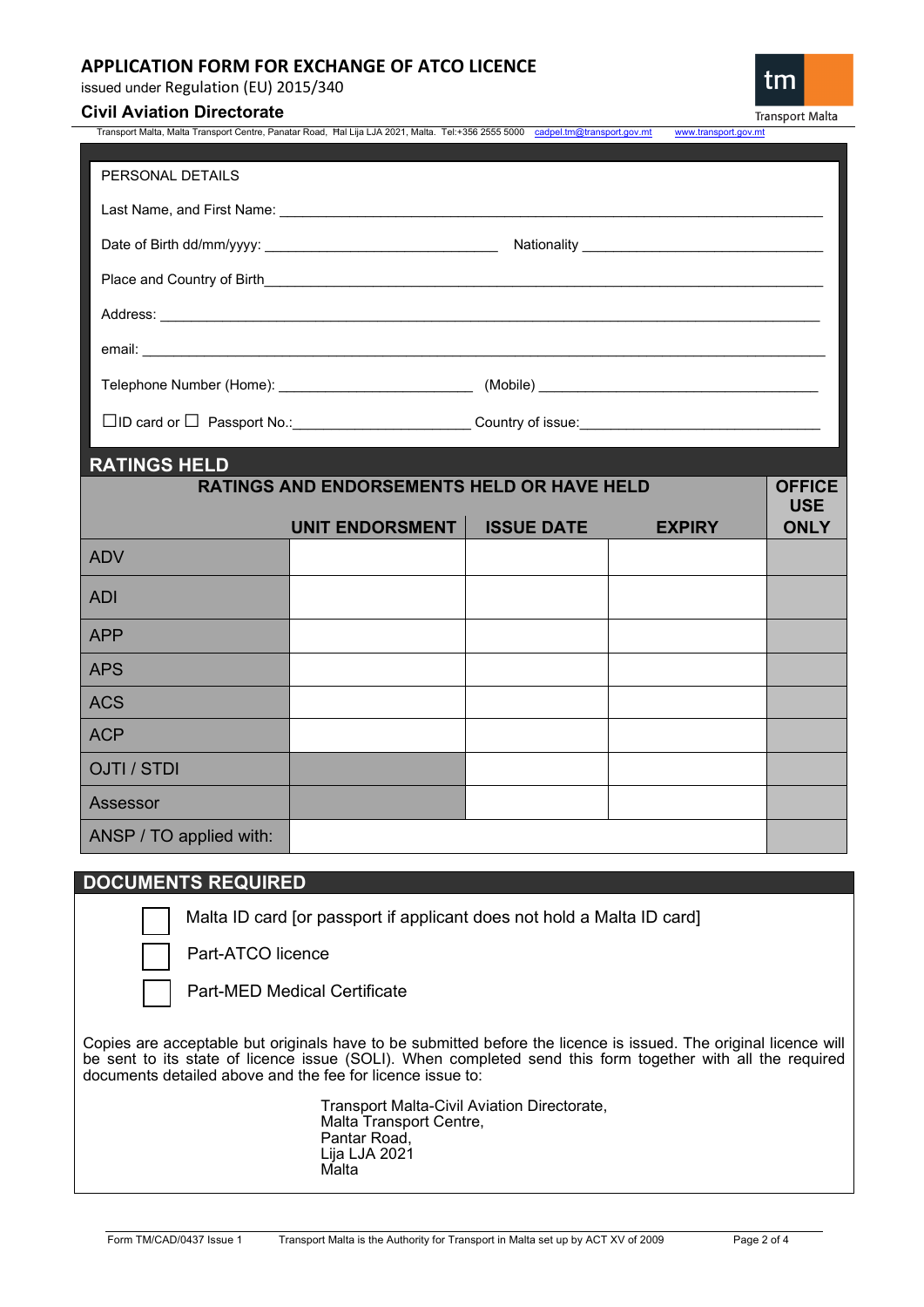# **APPLICATION FORM FOR EXCHANGE OF ATCO LICENCE**

issued under Regulation (EU) 2015/340

## **Civil Aviation Directorate**

Transport Malta, Malta Transport Centre, Panatar Road, Ħal Lija LJA 2021, Malta. Tel:+356 2555 5000 [cadpel.tm@transport.gov.mt](mailto:cadpel.tm@transport.gov.mt) www.transport.gov.mt **General Information**

## **ATCO.A.010 Exchange of licences**

- (a) If the licence holder is to exercise the privileges of the licence in a Member State for which the competent authority is not the one that issued the licence, the licence holder shall submit an application to exchange his/her licence for a licence issued by the competent authority of the Member State where the privileges are to be exercised in accordance with the procedure established by this authority, except where otherwise foreseen in agreements concluded among the Member States. For this purpose, the authorities involved shall share all the relevant information needed to carry out the licence exchange according to the procedures referred to in ATCO.AR.B.001(c).
- b) For the purposes of the exchange and for exercising the privileges of the licence in a Member State other than that in which the licence was issued, the licence holder must fulfil the language proficiency requirements referred to in ATCO.B.030 established by the respective Member State.
- (c) The new licence shall include ratings, rating endorsements, licence endorsements and all valid unit endorsements in the licence, including the date of their first issue and expiry, if applicable
- (d) Following the receipt of the new licence, the licence holder shall submit an application referred to in ATCO.A.005 together with his/her air traffic controller licence in order to get new ratings, rating endorsements, licence endorsements or unit endorsements.
- (e) Following the exchange, the previously issued licence shall be returned to the authority that issued it.

## **GM1 ATCO.A.010 Exchange of licences**

RECOGNITION OF LICENCES AND CERTIFICATES In accordance with Article 11 of Regulation (EC) No 216/2008, Member States shall recognise:

- (a) air traffic controller and student air traffic controller licences, including their ratings, rating endorsements, onthe-job training instructor (OJTI), synthetic training device instructor (STDI) and assessor endorsements, as well as language proficiency endorsements and associated medical certificates issued by other Member States in accordance with this Regulation;
- (b) certificates of air traffic controller training organisations, aero-medical examiners and aeromedical centres issued by other Member States in accordance with this Regulation; and
- (c) certificates of completion of training courses issued by training organisations approved by other Member States leading to the grant of the ratings, endorsements and/or the student air traffic controller licence referred to in paragraph (a).

### **GM1 ATCO.A.010(a) Exchange of licences**

EXERCISE OF PRIVILEGES OF THE LICENCE IN A DIFFERENT MEMBER STATE

- (a) Licences should only be exchanged in cases there is certainty that the licence holder is going to exercise the privileges of the licence in a different Member State other than that in which the licence was issued.
- (b) For this purpose, and with the intention of preventing unnecessary administrative burden, the competent authorities may require the licence holder, together with the application for exchange, to prove that he/she is going to receive unit training by an approved training organisation that truly permits him/her to exercise the privileges of the licence in that Member State.

### **GM2 ATCO.A.010(a) Exchange of licences**

EXERCISE OF PRIVILEGES OF THE LICENCE IN TWO OR MORE MEMBER STATES

In cases where privileges are exercised in two or more Member States, the agreement concluded amongst the Member States concerned should define the allocation of tasks and the responsibilities related to licensing.

## **ATCO.B.020 Unit endorsements Regulation (EU) 2015/340**

- (a) The unit endorsement shall authorise the licence holder to provide air traffic control services for a specific sector, group of sectors and/or working positions under the responsibility of an air traffic services unit.
- (b) Applicants for a unit endorsement shall have successfully completed a unit endorsement course in accordance with the requirements set out in Part ATCO, Subpart D, Section 3.
- (c) Applicants for a unit endorsement following an exchange of a licence referred to in ATCO.A.010 shall, in addition to the requirements set out in point (b), meet the requirements of ATCO.D.060(f).
- (d) For air traffic controllers providing air traffic control services to aircraft carrying out flight tests, the competent authority may, in addition to the requirements set out in point (b), set out additional requirements to be met.
- (e) Unit endorsements shall be valid for a period defined in the unit competence scheme. This period shall not exceed three years.